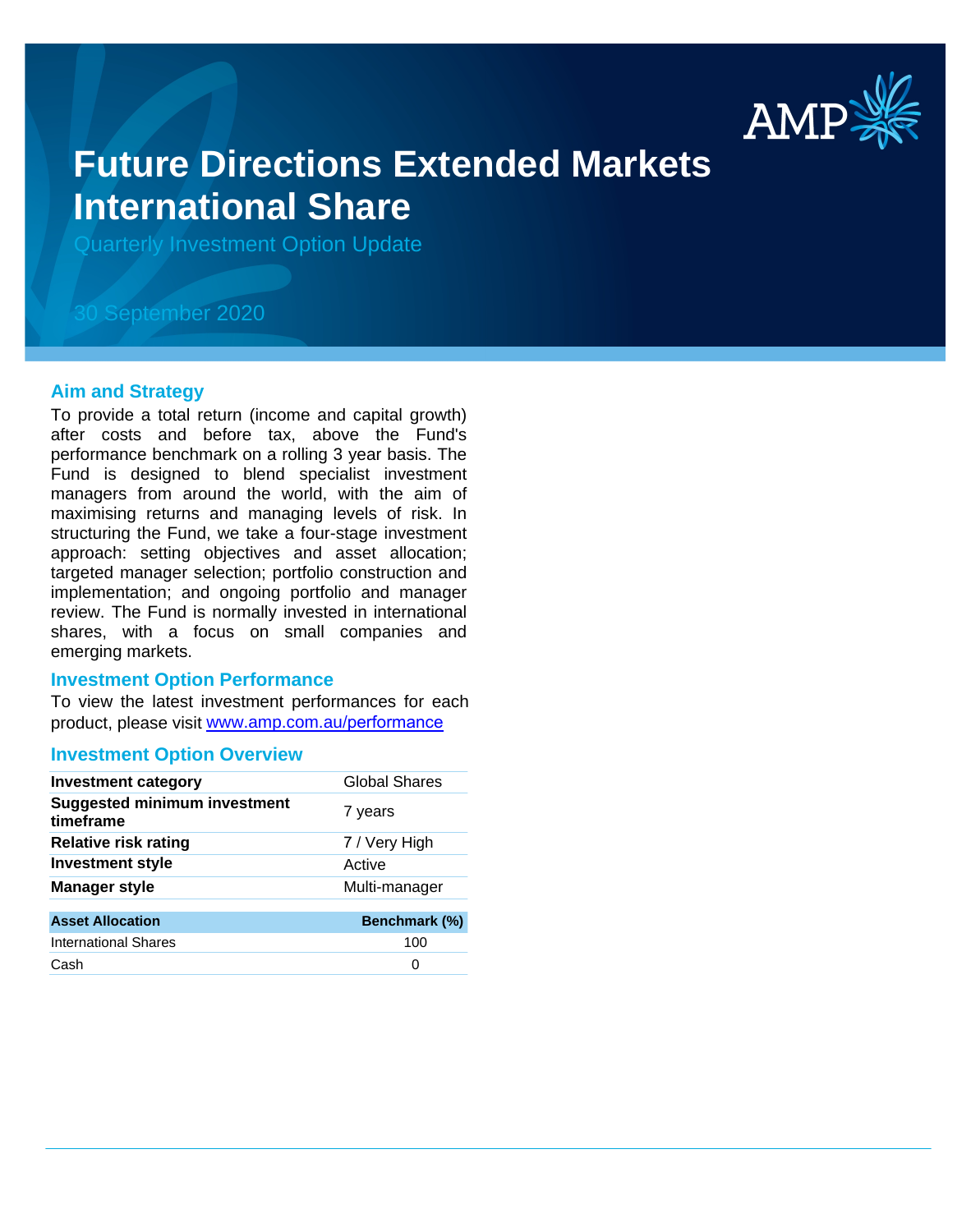### **Market Review**

Global share markets rose strongly in the first half of the September quarter, before pulling back somewhat towards the end of the period to finish up by 6.87%, as measured by the MSCI World ex Australia index. Growing confidence around the speed of the global economic recovery, better than expected corporate earnings, improved manufacturing activity data and reasonably strong US jobs figures all contributed to the strong rise. This was despite some renewed fears around further waves of COVID-19 and more specifically, how governments might react to renewed outbreaks. Geopolitical tensions abounded, though this was mostly treated as noise by markets. Towards the end of the quarter, a marked correction in technology stocks occurred, which in turn pulled the broader market down somewhat. Amid a strong Chinese economic recovery and growing demand for commodities, emerging markets also rose over the period, outperforming developed markets and returning 8.65% as measured by the MSCI Emerging Markets index. (All indices quoted in local currency terms and on a total-return basis, unless otherwise stated.)

## **Outlook**

The medium-term outlook for earnings remains generally hard to predict; and varies greatly depending on company specifics. We continue to believe investors should exercise caution, particularly where prices have risen quickly. Amid changing consumer dynamics, many companies will likely struggle for some time, while stronger businesses are likely to emerge from the COVID-19 crisis with gained market share. Although pressure on some global economies has begun to ease, risks of further COVID-19 breakouts; and indeed, the manner in which governments choose to respond, remain a risk. Governments generally continue to implement supportive monetary and fiscal programmes to ease shorter-term burdens and keep economies more resilient, though some concern is growing around the sustainability of some programmes. Despite this, we believe the longer-term market trend will remain to the upside. As always, while the near-term direction of markets is impossible to accurately predict, we believe that those with a diversified portfolio of quality businesses, bought at a reasonable price, are likely to do well over the long term.